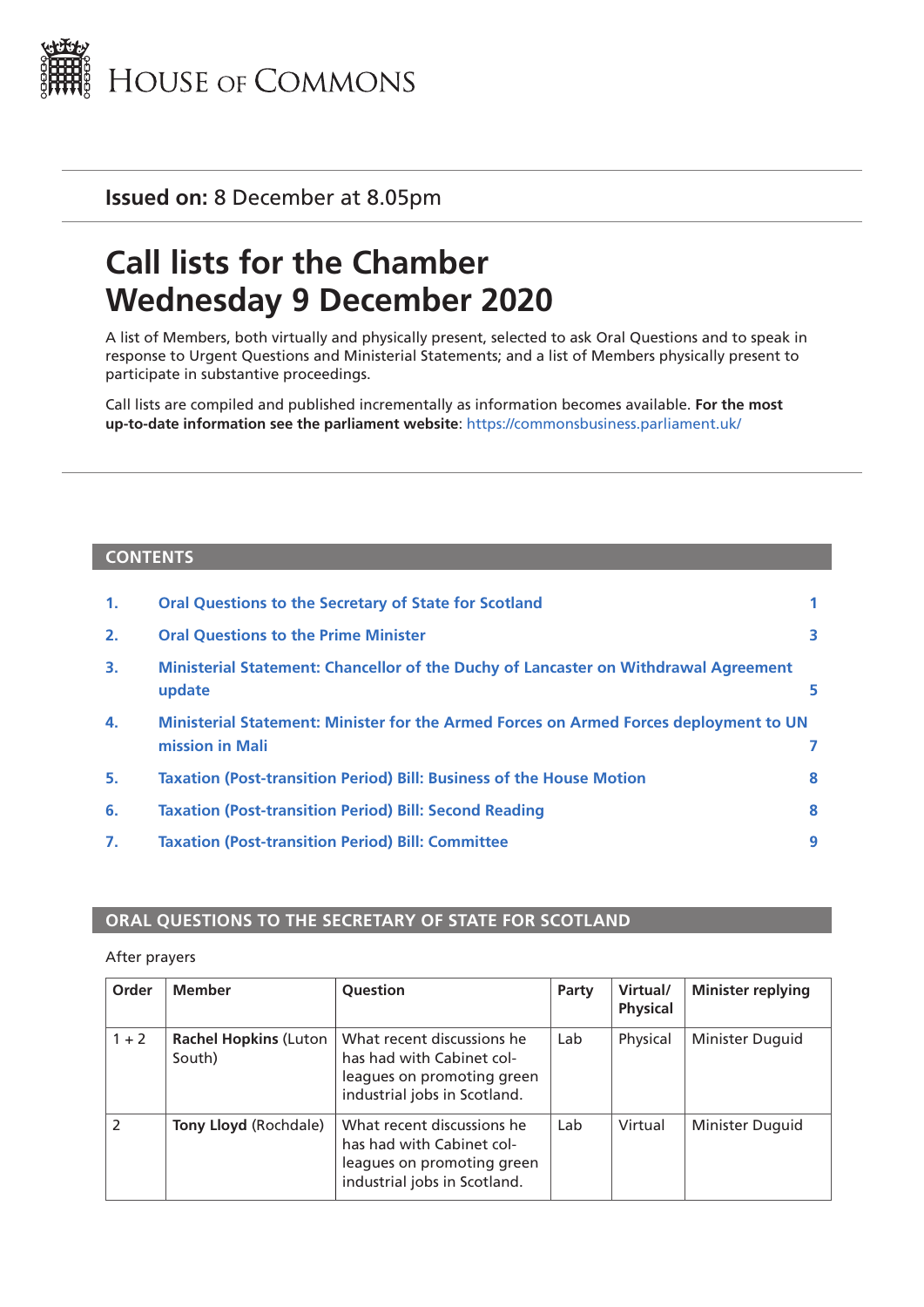| Order        | <b>Member</b>                                                           | Question                                                                                                                                     | Party      | Virtual/<br><b>Physical</b> | <b>Minister replying</b> |
|--------------|-------------------------------------------------------------------------|----------------------------------------------------------------------------------------------------------------------------------------------|------------|-----------------------------|--------------------------|
| 3            | <b>David Mundell</b><br>(Dumfriesshire,<br>Clydesdale and<br>Tweeddale) | Supplementary                                                                                                                                | Con        | Physical                    | Minister Duguid          |
| 4, 5         | <b>Ian Murray</b><br>(Edinburgh South)                                  | Supplementary                                                                                                                                | Lab        | Virtual                     | Minister Duguid          |
| 6            | Marco Longhi (Dudley<br>North)                                          | What steps his Department is<br>taking to support UK armed<br>forces in Scotland.                                                            | Con        | Physical                    | Secretary Jack           |
| 7            | <b>John Lamont</b><br>(Berwickshire,<br>Roxburgh and Selkirk)           | Supplementary                                                                                                                                | Con        | Physical                    | Secretary Jack           |
| 8            | Douglas Ross (Moray)                                                    | Supplementary                                                                                                                                | Con        | Physical                    | Secretary Jack           |
| 9            | <b>Wendy Chamberlain</b><br>(North East Fife)                           | What progress has been<br>made on the publication of<br>the Tay Cities Deal.                                                                 | LD         | Physical                    | <b>Minister Stewart</b>  |
| 10           | Pete Wishart (Perth<br>and North Perthshire)                            | Supplementary                                                                                                                                | <b>SNP</b> | Virtual                     | <b>Minister Stewart</b>  |
| 11           | Jacob Young (Redcar)                                                    | What steps his Department is<br>taking to support hydrogen<br>projects in Scotland.                                                          | Con        | Physical                    | Minister Duguid          |
| 12           | <b>Stephen Flynn</b><br>(Aberdeen South)                                | What recent discussions<br>he has had with Cabinet<br>colleagues on the effect of<br>the United Kingdom Internal<br>Market Bill on Scotland. | <b>SNP</b> | Physical                    | Secretary Jack           |
| 13, 14       | <b>Mhairi Black (Paisley</b><br>and Renfrewshire<br>South)              | Supplementary                                                                                                                                | <b>SNP</b> | Virtual                     | Secretary Jack           |
| 15           | <b>Hannah Bardell</b><br>(Livingston)                                   | Supplementary                                                                                                                                | <b>SNP</b> | Virtual                     | Secretary Jack           |
| 16           | <b>Mark Fletcher</b><br>(Bolsover)                                      | What recent discussions<br>he has had with Cabinet<br>colleagues on the potential<br>opportunities for Scotland<br>from COP26.               | Con        | Physical                    | Minister Stewart         |
| 17           | <b>Chris Elmore</b><br>(Ogmore)                                         | Supplementary                                                                                                                                | Lab        | Physical                    | Minister Stewart         |
| $18 +$<br>19 | <b>Andrew Bowie (West</b><br>Aberdeenshire and<br>Kincardine)           | What discussions he has<br>had with the Scottish<br>Government on its prepa-<br>rations for the end of the<br>transition period.             | Con        | Physical                    | Secretary Jack           |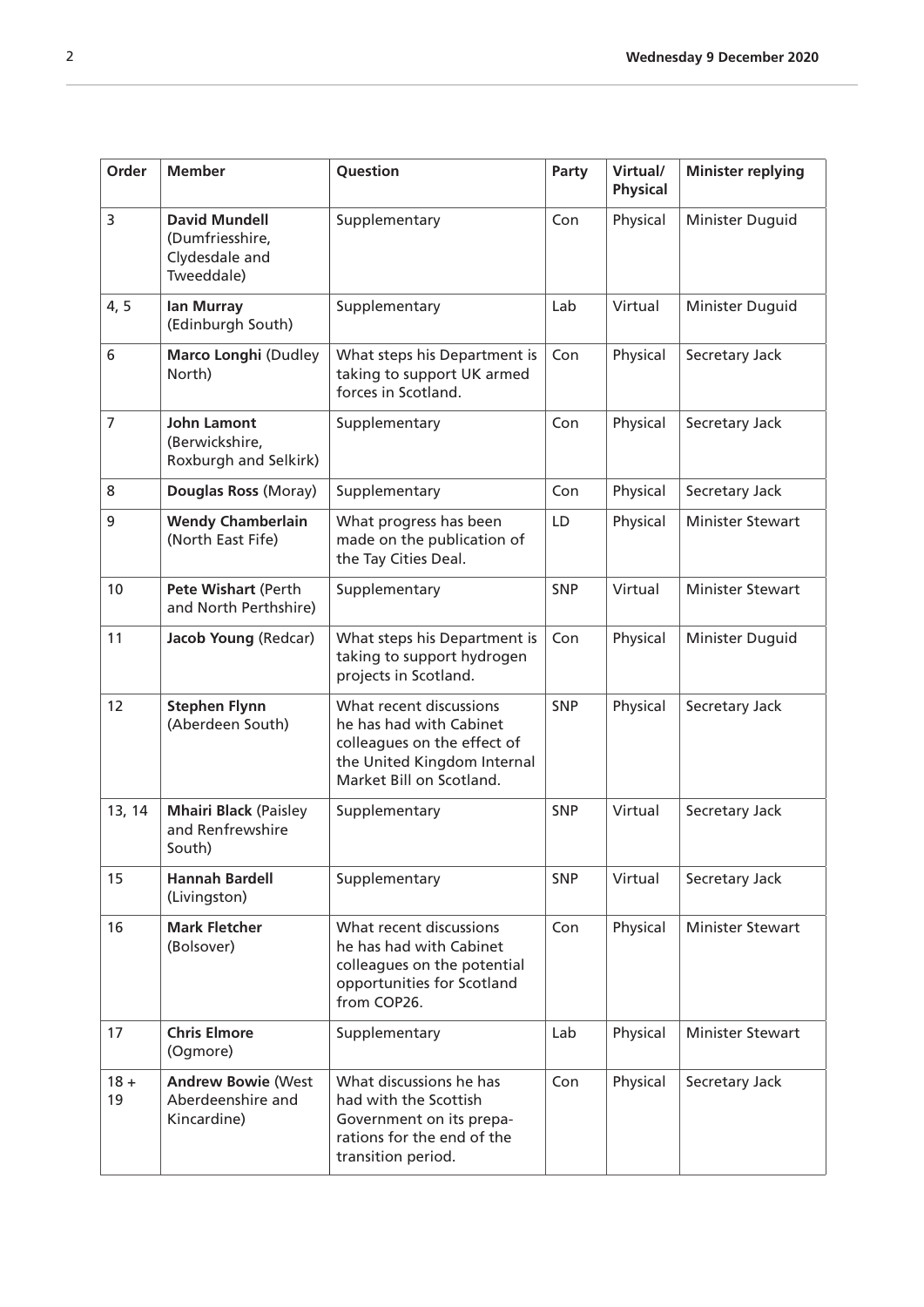<span id="page-2-0"></span>

| Order        | <b>Member</b>                                                | Question                                                                                                                                                                        | Party      | Virtual/<br><b>Physical</b> | <b>Minister replying</b> |
|--------------|--------------------------------------------------------------|---------------------------------------------------------------------------------------------------------------------------------------------------------------------------------|------------|-----------------------------|--------------------------|
| 19           | <b>Gavin Newlands</b><br>(Paisley and<br>Renfrewshire North) | What recent discussions he<br>has had with the Scottish<br>Government on prepar-<br>edness for the end of the<br>transition period.                                             | <b>SNP</b> | Physical                    | Secretary Jack           |
| 20           | <b>Stewart Hosie</b><br>(Dundee East)                        | Supplementary                                                                                                                                                                   | <b>SNP</b> | Physical                    | Secretary Jack           |
| $21 +$<br>22 | <b>Mr Tanmanjeet Singh</b><br>Dhesi (Slough)                 | What recent steps his<br>Department has taken to<br>help ensure coordination<br>between Scotland and other<br>nations of the UK on the<br>response to the covid-19<br>outbreak. | Lab        | Physical                    | Minister Duguid          |
| 22           | <b>Andrew Gwynne</b><br>(Denton and Reddish)                 | What recent steps his<br>Department has taken to<br>help ensure coordination<br>between Scotland and other<br>nations of the UK on the<br>response to the covid-19<br>outbreak. | Lab        | Virtual                     | Minister Duguid          |
| 23           | <b>Robert Halfon</b><br>(Harlow)                             | What steps he is taking<br>to increase the number of<br>apprentices in the Scotland<br>Office.                                                                                  | Con        | Virtual                     | <b>Minister Stewart</b>  |
| $24 +$<br>25 | Selaine Saxby (North<br>Devon)                               | What steps his Department<br>is taking to strengthen the<br>Union.                                                                                                              | Con        | Physical                    | Secretary Jack           |
| 25           | <b>Robbie Moore</b><br>(Keighley)                            | What steps his Department<br>is taking to strengthen the<br>Union.                                                                                                              | Con        | Physical                    | Secretary Jack           |
| 26           | Jessica Morden<br>(Newport East)                             | What steps he is taking to<br>support the steel industry in<br>Scotland.                                                                                                        | Lab        | Physical                    | Minister Duguid          |

## **ORAL QUESTIONS TO THE PRIME MINISTER**

#### At 12 noon

| Order               | <b>Member</b>                                      | Question    | Party | Virtual/<br><b>Physical</b> | <b>Minister Replying</b> |
|---------------------|----------------------------------------------------|-------------|-------|-----------------------------|--------------------------|
|                     | <b>Sir Edward Leigh</b><br>(Gainsborough)          | Engagements | Con   | Physical                    | <b>Prime Minister</b>    |
| 2, 3, 4,<br>5, 6, 7 | <b>Keir Starmer</b><br>(Holborn and St<br>Pancras) |             | Lab   | Virtual                     | <b>Prime Minister</b>    |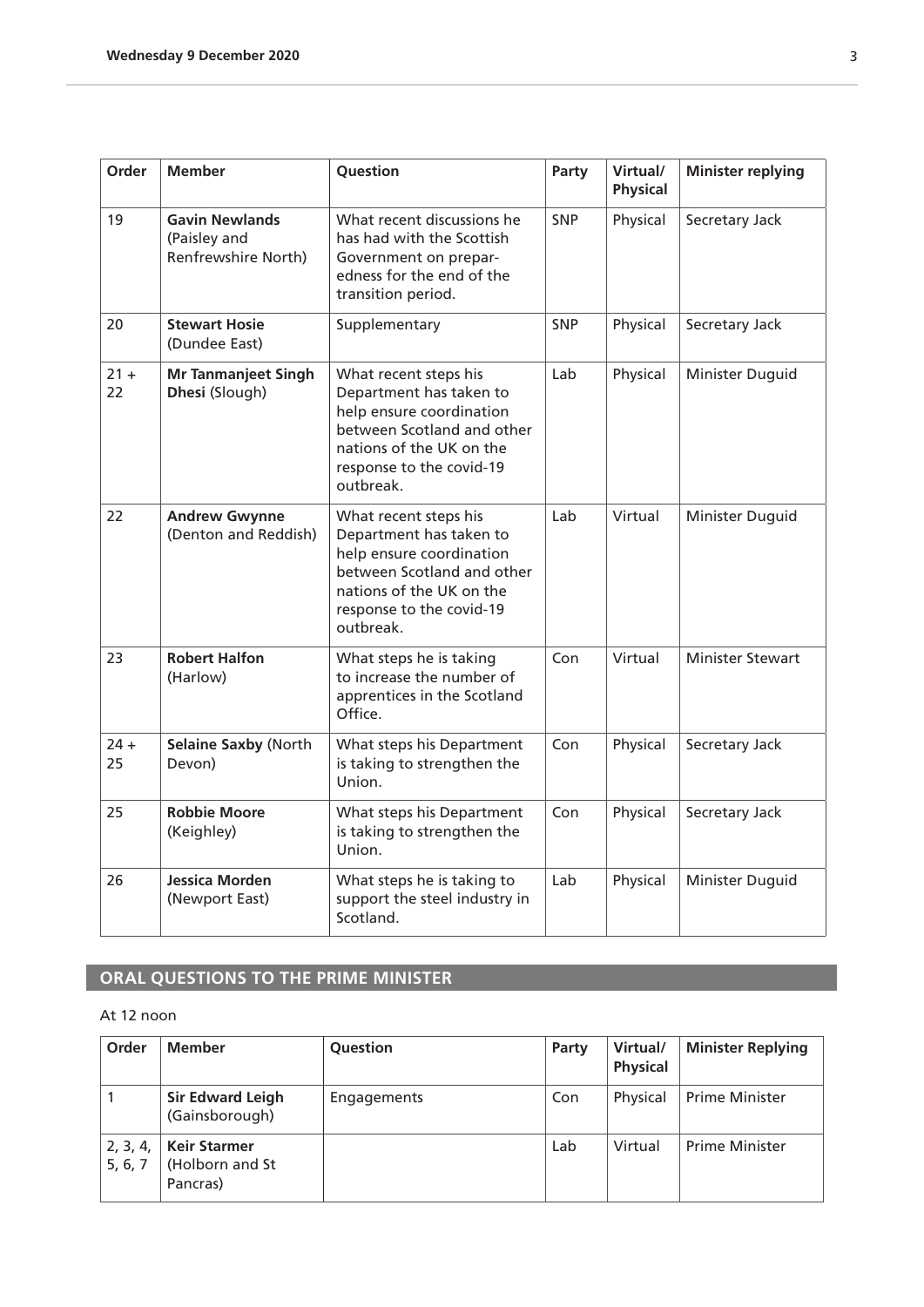| Order | <b>Member</b>                                            | Question | Party      | Virtual/<br><b>Physical</b> | <b>Minister Replying</b> |
|-------|----------------------------------------------------------|----------|------------|-----------------------------|--------------------------|
| 8     | <b>Andrew Jones</b><br>(Harrogate and<br>Knaresborough)  |          | Con        | Physical                    | Prime Minister           |
| 9, 10 | Ian Blackford (Ross,<br>Skye and Lochaber)               |          | SNP        | Virtual                     | <b>Prime Minister</b>    |
| 11    | <b>Julie Marson</b><br>(Hertford and<br>Stortford)       |          | Con        | Physical                    | <b>Prime Minister</b>    |
| 12    | <b>Caroline Lucas</b><br>(Brighton, Pavilion)            |          | Green      | Virtual                     | Prime Minister           |
| 13    | <b>Kevin Hollinrake</b><br>(Thirsk and Malton)           |          | Con        | Physical                    | Prime Minister           |
| 14    | <b>David Linden</b><br>(Glasgow East)                    |          | <b>SNP</b> | Physical                    | Prime Minister           |
| 15    | <b>Theo Clarke</b><br>(Stafford)                         |          | Con        | Virtual                     | <b>Prime Minister</b>    |
| 16    | <b>Matt Western</b><br>(Warwick and<br>Leamington)       |          | Lab        | Physical                    | <b>Prime Minister</b>    |
| 17    | <b>Mark Jenkinson</b><br>(Workington)                    |          | Con        | Physical                    | Prime Minister           |
| 18    | Pete Wishart (Perth<br>and North Perthshire)             |          | <b>SNP</b> | Virtual                     | Prime Minister           |
| 19    | <b>Bob Blackman</b><br>(Harrow East)                     |          | Con        | Virtual                     | Prime Minister           |
| 20    | Feryal Clark (Enfield<br>North)                          |          | Lab        | Physical                    | Prime Minister           |
| 21    | <b>Marco Longhi</b><br>(Dudley North)                    |          | Con        | Physical                    | Prime Minister           |
| 22    | Derek Twigg (Halton)                                     |          | Lab        | Physical                    | Prime Minister           |
| 23    | <b>Sir Oliver Heald</b><br>(North East<br>Hertfordshire) |          | Con        | Virtual                     | Prime Minister           |
| 24    | <b>Steve McCabe</b><br>(Birmingham, Selly<br>Oak)        |          | Lab        | Physical                    | Prime Minister           |
| 25    | <b>Mark Fletcher</b><br>(Bolsover)                       |          | Con        | Physical                    | Prime Minister           |
| 26    | <b>Richard Burgon</b><br>(Leeds East)                    |          | Lab        | Virtual                     | Prime Minister           |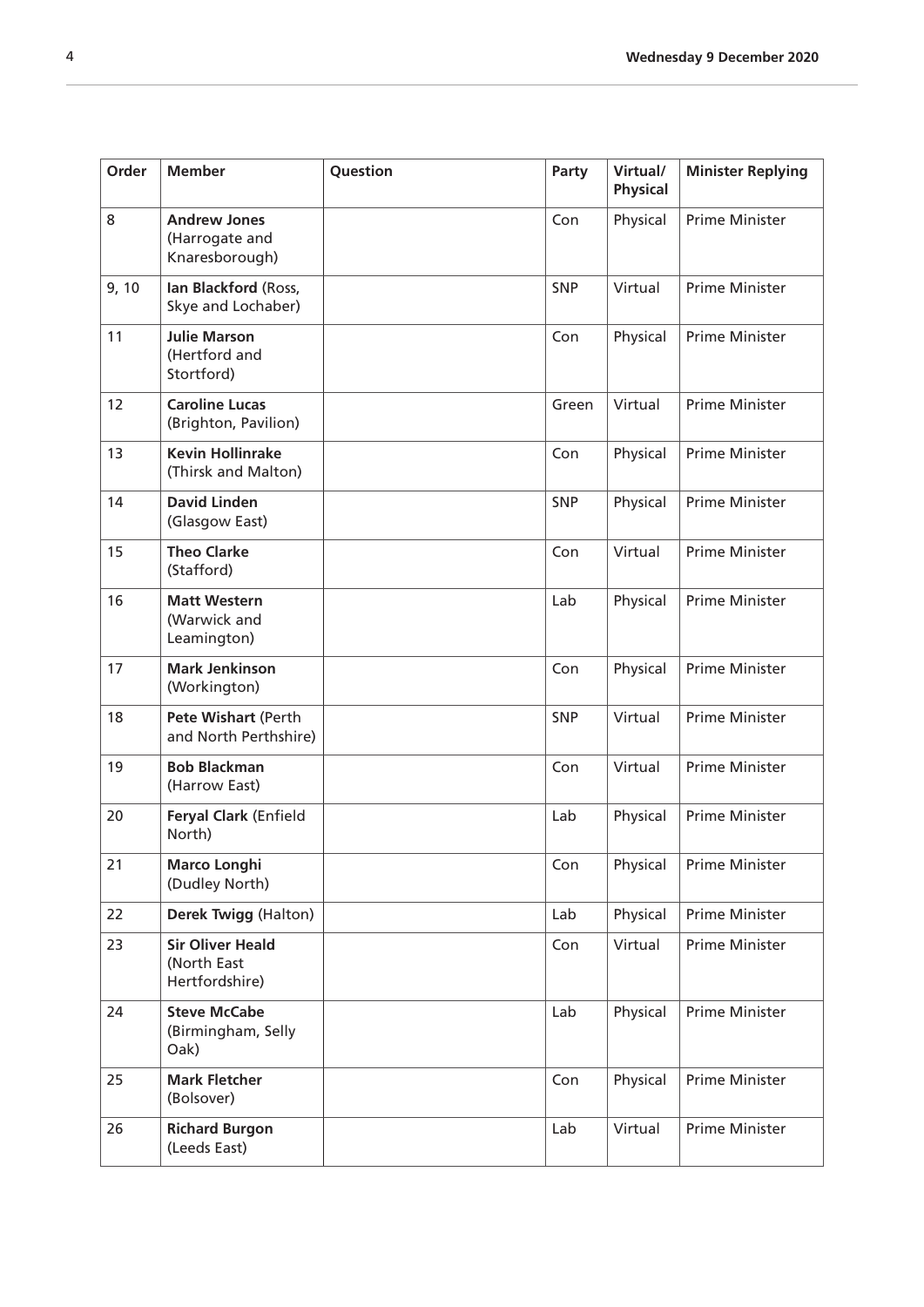<span id="page-4-0"></span>

| Order | <b>Member</b>                                       | Question | Party | Virtual/<br><b>Physical</b> | <b>Minister Replying</b> |
|-------|-----------------------------------------------------|----------|-------|-----------------------------|--------------------------|
| 27    | Saqib Bhatti<br>(Meriden)                           |          | Con   | Physical                    | <b>Prime Minister</b>    |
| 28    | <b>Mr Tanmanjeet Singh</b><br><b>Dhesi</b> (Slough) |          | Lab   | Physical                    | <b>Prime Minister</b>    |
| 29    | James Wild (North<br>West Norfolk)                  |          | Con   | Physical                    | <b>Prime Minister</b>    |

## **MINISTERIAL STATEMENT: CHANCELLOR OF THE DUCHY OF LANCASTER ON WITHDRAWAL AGREEMENT UPDATE**

About 12.30pm

| Order          | <b>Member</b>                                | Party       | Virtual/<br><b>Physical</b> | <b>Minister replying</b> |
|----------------|----------------------------------------------|-------------|-----------------------------|--------------------------|
| $\mathbf{1}$   | Rachel Reeves (Leeds West)                   | Lab         | Physical                    | <b>Minister Gove</b>     |
| $\overline{2}$ | Mr William Wragg (Hazel Grove)               | Con         | Physical                    | <b>Minister Gove</b>     |
| 3              | Pete Wishart (Perth and North Perthshire)    | SNP         | Virtual                     | <b>Minister Gove</b>     |
| 4              | John Redwood (Wokingham)                     | Con         | Physical                    | <b>Minister Gove</b>     |
| 5              | <b>Hilary Benn (Leeds Central)</b>           | Lab         | Physical                    | <b>Minister Gove</b>     |
| 6              | <b>Anthony Browne (South Cambridgeshire)</b> | Con         | Physical                    | <b>Minister Gove</b>     |
| $\overline{7}$ | Christine Jardine (Edinburgh West)           | LD          | Physical                    | <b>Minister Gove</b>     |
| 8              | Lee Anderson (Ashfield)                      | Con         | Physical                    | <b>Minister Gove</b>     |
| 9              | Sir Jeffrey M Donaldson (Lagan Valley)       | <b>DUP</b>  | Physical                    | <b>Minister Gove</b>     |
| 10             | Dr Liam Fox (North Somerset)                 | Con         | Physical                    | <b>Minister Gove</b>     |
| 11             | <b>Hywel Williams (Arfon)</b>                | PC          | Virtual                     | <b>Minister Gove</b>     |
| 12             | Sir Bernard Jenkin (Harwich and North Essex) | Con         | Physical                    | <b>Minister Gove</b>     |
| 13             | Claire Hanna (Belfast South)                 | <b>SDLP</b> | Physical                    | <b>Minister Gove</b>     |
| 14             | Marco Longhi (Dudley North)                  | Con         | Physical                    | <b>Minister Gove</b>     |
| 15             | <b>Stephen Farry (North Down)</b>            | Alliance    | Physical                    | <b>Minister Gove</b>     |
| 16             | Mark Jenkinson (Workington)                  | Con         | Physical                    | <b>Minister Gove</b>     |
| 17             | Mr Barry Sheerman (Huddersfield)             | Lab         | Virtual                     | <b>Minister Gove</b>     |
| 18             | Miriam Cates (Penistone and Stocksbridge)    | Con         | Physical                    | <b>Minister Gove</b>     |
| 19             | Chi Onwurah (Newcastle upon Tyne Central)    | Lab         | Physical                    | <b>Minister Gove</b>     |
| 20             | <b>Richard Drax (South Dorset)</b>           | Con         | Physical                    | <b>Minister Gove</b>     |
| 21             | <b>Owen Thompson (Midlothian)</b>            | SNP         | Physical                    | <b>Minister Gove</b>     |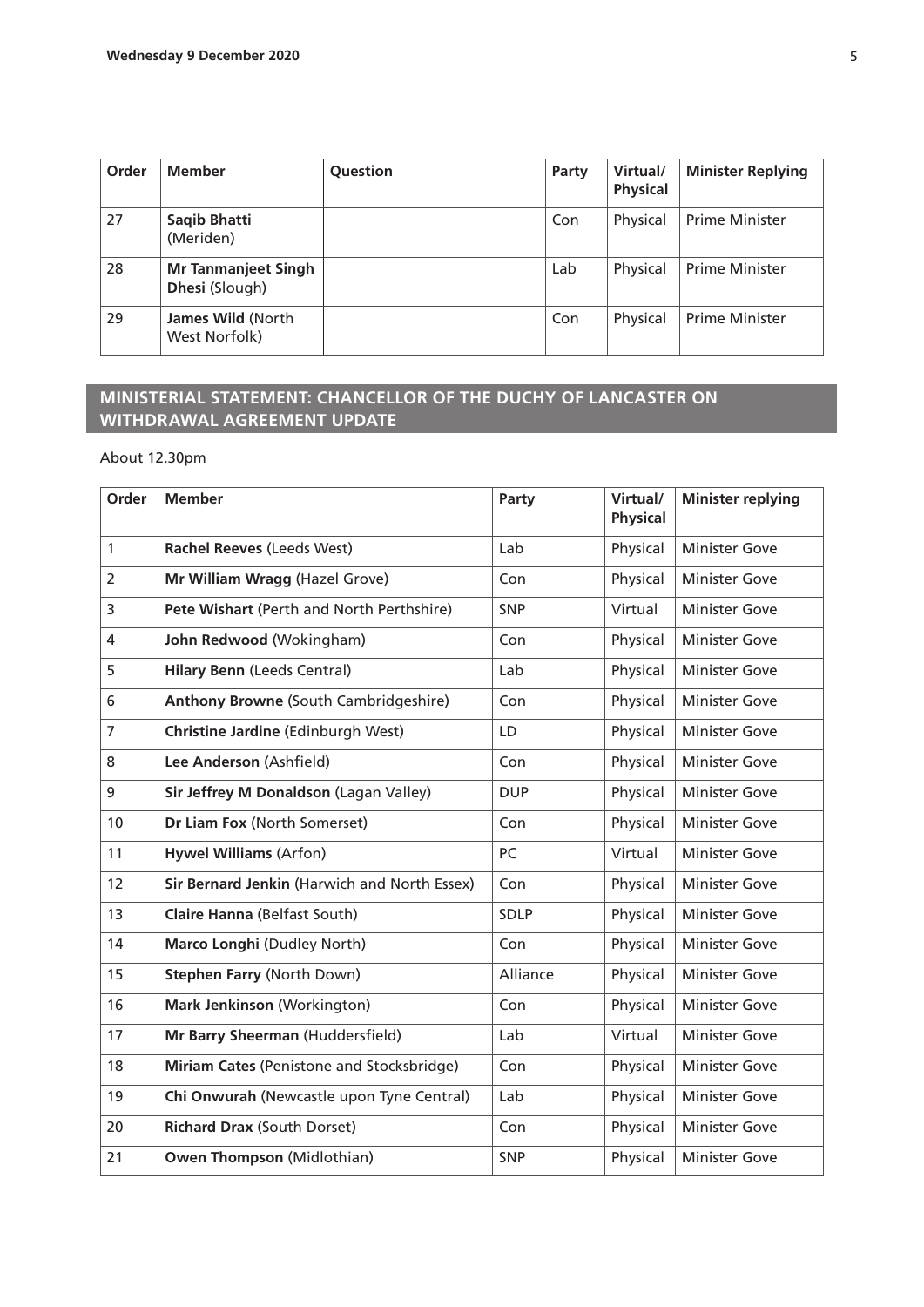| Order | <b>Member</b>                                     | Party      | Virtual/<br><b>Physical</b> | <b>Minister replying</b> |
|-------|---------------------------------------------------|------------|-----------------------------|--------------------------|
| 22    | Mr John Baron (Basildon and Billericay)           | Con        | Virtual                     | <b>Minister Gove</b>     |
| 23    | Tim Farron (Westmorland and Lonsdale)             | LD         | Physical                    | <b>Minister Gove</b>     |
| 24    | Mrs Flick Drummond (Meon Valley)                  | Con        | Virtual                     | <b>Minister Gove</b>     |
| 25    | Lloyd Russell-Moyle (Brighton, Kemptown)          | Lab        | Physical                    | <b>Minister Gove</b>     |
| 26    | Mark Pawsey (Rugby)                               | Con        | Physical                    | <b>Minister Gove</b>     |
| 27    | Mrs Emma Lewell-Buck (South Shields)              | Lab        | Physical                    | <b>Minister Gove</b>     |
| 28    | Robin Millar (Aberconwy)                          | Con        | Physical                    | <b>Minister Gove</b>     |
| 29    | <b>Sammy Wilson (East Antrim)</b>                 | <b>DUP</b> | Physical                    | <b>Minister Gove</b>     |
| 30    | <b>Adam Afriyie (Windsor)</b>                     | Con        | Physical                    | <b>Minister Gove</b>     |
| 31    | Sarah Owen (Luton North)                          | Lab        | Virtual                     | <b>Minister Gove</b>     |
| 32    | Julian Smith (Skipton and Ripon)                  | Con        | Physical                    | <b>Minister Gove</b>     |
| 33    | Matt Western (Warwick and Leamington)             | Lab        | Physical                    | <b>Minister Gove</b>     |
| 34    | <b>James Sunderland (Bracknell)</b>               | Con        | Physical                    | <b>Minister Gove</b>     |
| 35    | Joanna Cherry (Edinburgh South West)              | SNP        | Physical                    | <b>Minister Gove</b>     |
| 36    | <b>Robert Halfon (Harlow)</b>                     | Con        | Virtual                     | <b>Minister Gove</b>     |
| 37    | <b>Kerry McCarthy (Bristol East)</b>              | Lab        | Physical                    | <b>Minister Gove</b>     |
| 38    | Jo Gideon (Stoke-on-Trent Central)                | Con        | Physical                    | <b>Minister Gove</b>     |
| 39    | <b>Bill Esterson (Sefton Central)</b>             | Lab        | Physical                    | <b>Minister Gove</b>     |
| 40    | Dame Cheryl Gillan (Chesham and Amersham)         | Con        | Virtual                     | <b>Minister Gove</b>     |
| 41    | Jonathan Edwards (Carmarthen East and<br>Dinefwr) | Ind        | Physical                    | <b>Minister Gove</b>     |
| 42    | Mr David Jones (Clwyd West)                       | Con        | Physical                    | <b>Minister Gove</b>     |
| 43    | Jeff Smith (Manchester, Withington)               | Lab        | Physical                    | <b>Minister Gove</b>     |
| 44    | <b>Simon Fell (Barrow and Furness)</b>            | Con        | Physical                    | <b>Minister Gove</b>     |
| 45    | Peter Kyle (Hove)                                 | Lab        | Physical                    | <b>Minister Gove</b>     |
| 46    | Dr Andrew Murrison (South West Wiltshire)         | Con        | Physical                    | <b>Minister Gove</b>     |
| 47    | <b>Alison Thewliss (Glasgow Central)</b>          | <b>SNP</b> | Physical                    | <b>Minister Gove</b>     |
| 48    | <b>Steve Double (St Austell and Newquay)</b>      | Con        | Physical                    | <b>Minister Gove</b>     |
| 49    | <b>Stephen Timms (East Ham)</b>                   | Lab        | Physical                    | <b>Minister Gove</b>     |
| 50    | Sir David Evennett (Bexleyheath and Crayford)     | Con        | Virtual                     | <b>Minister Gove</b>     |
| 51    | Mr Ben Bradshaw (Exeter)                          | Lab        | Physical                    | <b>Minister Gove</b>     |
| 52    | Sir Desmond Swayne (New Forest West)              | Con        | Physical                    | <b>Minister Gove</b>     |
| 53    | Chris Bryant (Rhondda)                            | Lab        | Physical                    | <b>Minister Gove</b>     |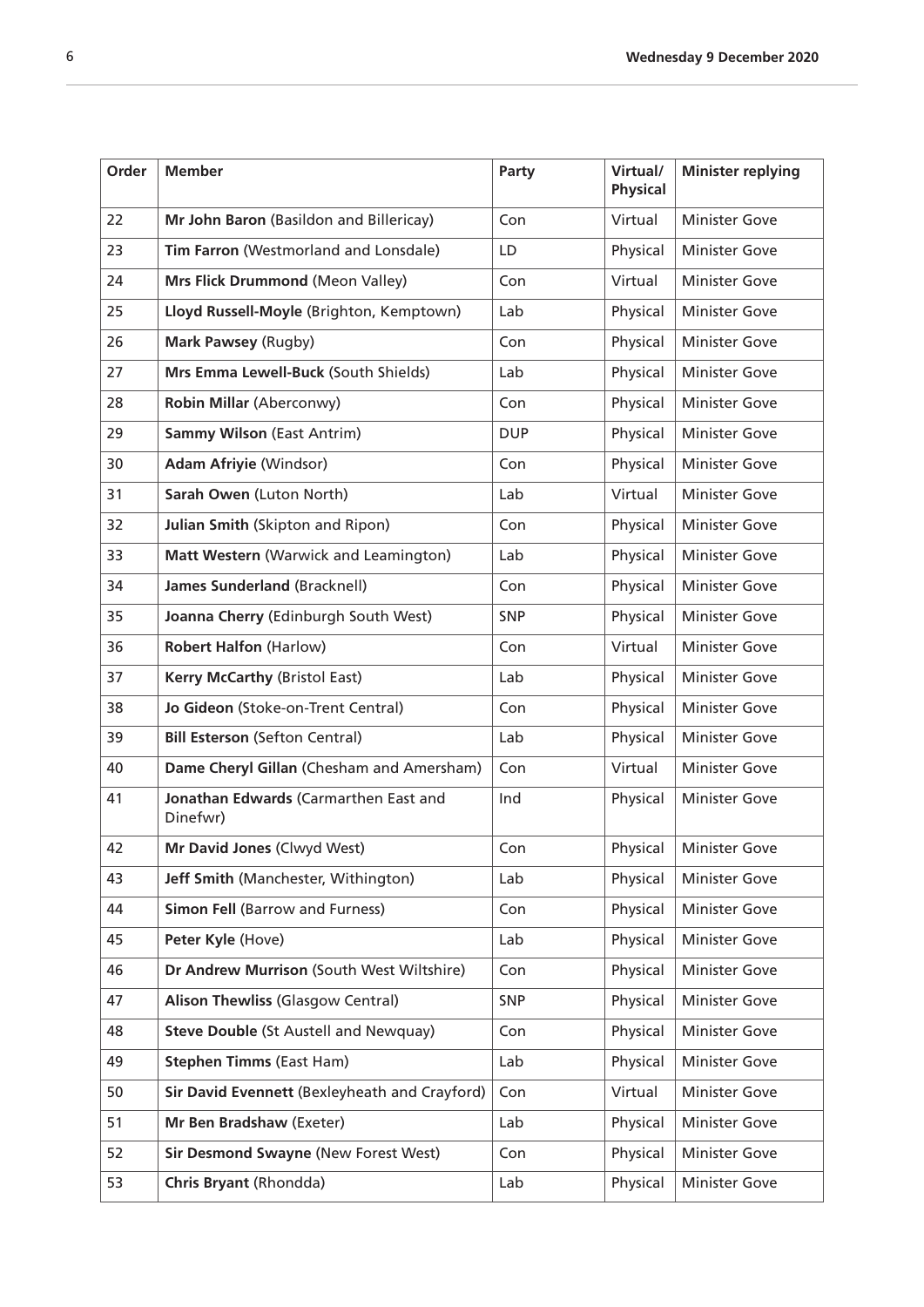<span id="page-6-0"></span>

| Order | <b>Member</b>                             | Party      | Virtual/<br><b>Physical</b> | <b>Minister replying</b> |
|-------|-------------------------------------------|------------|-----------------------------|--------------------------|
| 54    | Andrew Griffith (Arundel and South Downs) | Con        | Physical                    | <b>Minister Gove</b>     |
| 55    | Patrick Grady (Glasgow North)             | <b>SNP</b> | Physical                    | <b>Minister Gove</b>     |
| 56    | <b>Bob Stewart (Beckenham)</b>            | Con        | Physical                    | <b>Minister Gove</b>     |
| 57    | Wera Hobhouse (Bath)                      | LD         | Physical                    | <b>Minister Gove</b>     |
| 58    | <b>Greg Smith (Buckingham)</b>            | Con        | Physical                    | <b>Minister Gove</b>     |
| 59    | <b>Jim Shannon (Strangford)</b>           | <b>DUP</b> | Physical                    | <b>Minister Gove</b>     |
| 60    | <b>Steve Brine (Winchester)</b>           | Con        | Physical                    | <b>Minister Gove</b>     |
| 61    | Jeremy Corbyn (Islington North)           | Ind        | Virtual                     | <b>Minister Gove</b>     |

## **MINISTERIAL STATEMENT: MINISTER FOR THE ARMED FORCES ON ARMED FORCES DEPLOYMENT TO UN MISSION IN MALI**

About 1.50pm

| Order             | <b>Member</b>                                                      | Party      | Virtual/<br><b>Physical</b> | <b>Minister replying</b> |
|-------------------|--------------------------------------------------------------------|------------|-----------------------------|--------------------------|
| 1                 | John Healey (Wentworth and Dearne)                                 | Lab        | Physical                    | <b>Secretary Wallace</b> |
| $\overline{2}$    | Mr Tobias Ellwood (Bournemouth East)                               | Con        | Physical                    | Secretary Wallace        |
| 3                 | Carol Monaghan (Glasgow North West)                                | <b>SNP</b> | Virtual                     | Secretary Wallace        |
| 4                 | Rehman Chishti (Gillingham and Rainham)                            | Con        | Physical                    | Secretary Wallace        |
| 5                 | <b>Gavin Robinson (Belfast East)</b>                               | <b>DUP</b> | Physical                    | Secretary Wallace        |
| 6                 | Suzanne Webb (Stourbridge)                                         | Con        | Physical                    | Secretary Wallace        |
| 7                 | Stephen Doughty (Cardiff South and Penarth)                        | Lab        | Physical                    | Secretary Wallace        |
| 8                 | Gary Sambrook (Birmingham, Northfield)                             | Con        | Physical                    | Secretary Wallace        |
| 9                 | <b>Wendy Chamberlain (North East Fife)</b>                         | LD         | Physical                    | Secretary Wallace        |
| 10                | Mr Gagan Mohindra (South West<br>Hertfordshire)                    | Con        | Physical                    | Secretary Wallace        |
| 11                | Stuart C McDonald (Cumbernauld, Kilsyth and<br>Kirkintilloch East) | <b>SNP</b> | Physical                    | <b>Secretary Wallace</b> |
| $12 \overline{ }$ | <b>Bob Stewart (Beckenham)</b>                                     | Con        | Physical                    | Secretary Wallace        |
| 13                | Jeff Smith (Manchester, Withington)                                | Lab        | Physical                    | Secretary Wallace        |
| 14                | <b>James Sunderland (Bracknell)</b>                                | Con        | Physical                    | Secretary Wallace        |
| 15                | Lloyd Russell-Moyle (Brighton, Kemptown)                           | Lab        | Physical                    | Secretary Wallace        |
| 16                | <b>Antony Higginbotham (Burnley)</b>                               | Con        | Physical                    | Secretary Wallace        |
| 17                | Jim Shannon (Strangford)                                           | <b>DUP</b> | Physical                    | Secretary Wallace        |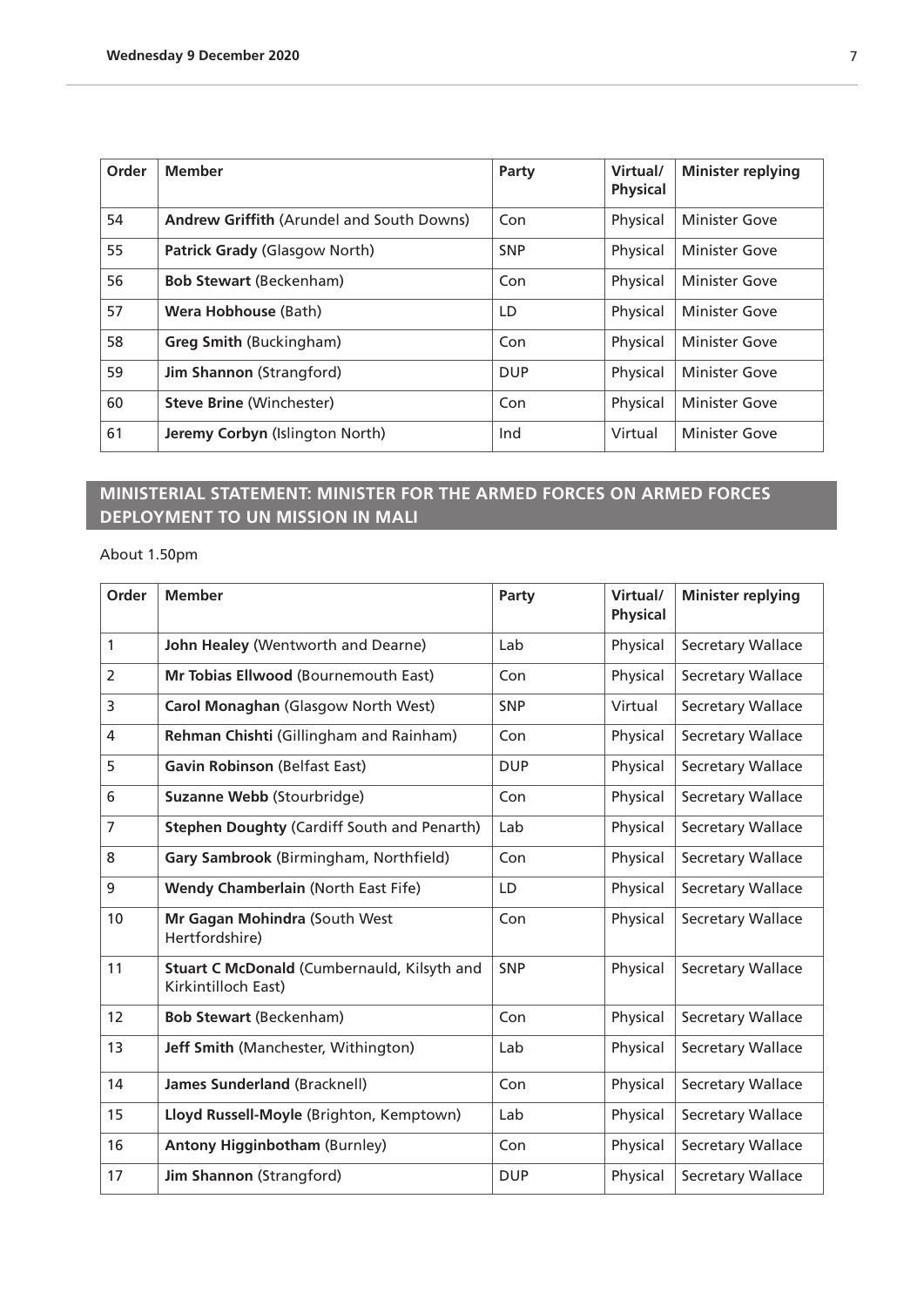<span id="page-7-0"></span>

| Order | Member                                    | Party      | Virtual/<br><b>Physical</b> | <b>Minister replying</b> |
|-------|-------------------------------------------|------------|-----------------------------|--------------------------|
| 18    | <b>Scott Benton (Blackpool South)</b>     | Con        | Virtual                     | Secretary Wallace        |
| 19    | Martyn Day (Linlithgow and East Falkirk)  | <b>SNP</b> | Virtual                     | <b>Secretary Wallace</b> |
| 20    | Dr Andrew Murrison (South West Wiltshire) | Con        | Physical                    | <b>Secretary Wallace</b> |

### **TAXATION (POST-TRANSITION PERIOD) BILL: BUSINESS OF THE HOUSE MOTION**

The debate is expected to start at about 2.45pm, after the two statements and the ten-minute-rule motion, and may continue until 7.00pm.

| Order          | <b>Member</b>                                        | <b>Debate</b>                       | Party |
|----------------|------------------------------------------------------|-------------------------------------|-------|
|                | Minister (TBC)                                       | <b>Business of the House Motion</b> | Con   |
| $\overline{2}$ | <b>Pat McFadden</b> (Wolverhampton South)<br>East)   | <b>Business of the House Motion</b> | Lab   |
| 3              | <b>Andrew Jones (Harrogate and</b><br>Knaresborough) | <b>Business of the House Motion</b> | Con   |
| 4              | James Sunderland (Bracknell)                         | <b>Business of the House Motion</b> | Con   |
| 5              | Minister (TBC)                                       | <b>Business of the House Motion</b> | Con   |

### **TAXATION (POST-TRANSITION PERIOD) BILL: SECOND READING**

The debate is expected to start at about 3.00pm, after the Business of the House motion, and may continue for up to two hours from the beginning of proceedings on that motion.

| Order                    | <b>Member</b>                                                                     | <b>Debate</b>                                        | Party      |
|--------------------------|-----------------------------------------------------------------------------------|------------------------------------------------------|------------|
|                          | Minister Jesse Norman (Hereford and<br>South Herefordshire)                       | Taxation (Post-Transition Period): Second<br>Reading | Con        |
| $\overline{\phantom{a}}$ | <b>Shadow Chancellor of the Exchequer</b><br><b>Anneliese Dodds (Oxford East)</b> | Taxation (Post-Transition Period): Second<br>Reading | Lab        |
| 3                        | <b>Sir William Cash (Stone)</b>                                                   | Taxation (Post-Transition Period): Second<br>Reading | Con        |
| 4                        | <b>Alison Thewliss (Glasgow Central)</b>                                          | Taxation (Post-Transition Period): Second<br>Reading | <b>SNP</b> |
| 5                        | John Redwood (Wokingham)                                                          | Taxation (Post-Transition Period): Second<br>Reading | Con        |
| 6                        | Mr Toby Perkins (Chesterfield)                                                    | Taxation (Post-Transition Period): Second<br>Reading | Lab        |
| 7                        | Katherine Fletcher (South Ribble)                                                 | Taxation (Post-Transition Period): Second<br>Reading | Con        |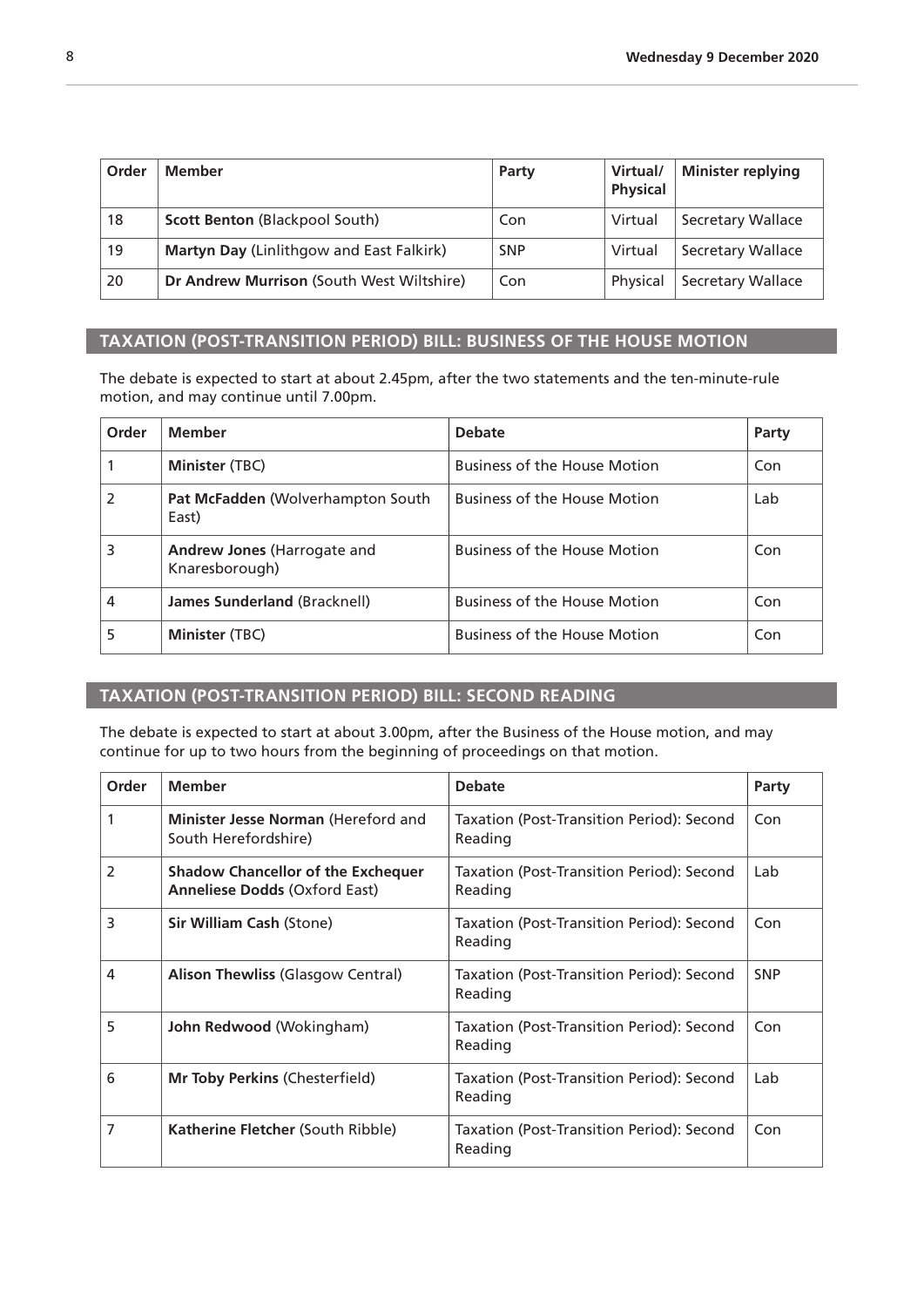<span id="page-8-0"></span>

| Order | <b>Member</b>                                                     | <b>Debate</b>                                        | Party       |
|-------|-------------------------------------------------------------------|------------------------------------------------------|-------------|
| 8     | <b>Claire Hanna (Belfast South)</b>                               | Taxation (Post-Transition Period): Second<br>Reading | <b>SDLP</b> |
| 9     | Andrew Jones (Harrogate and<br>Knaresborough)                     | Taxation (Post-Transition Period): Second<br>Reading | Con         |
| 10    | <b>Sammy Wilson (East Antrim)</b>                                 | Taxation (Post-Transition Period): Second<br>Reading | <b>DUP</b>  |
| 11    | Miriam Cates (Penistone and<br>Stocksbridge)                      | Taxation (Post-Transition Period): Second<br>Reading | Con         |
| 12    | Mr Alistair Carmichael (Orkney and<br>Shetland)                   | Taxation (Post-Transition Period): Second<br>Reading | LD          |
| 13    | Jerome Mayhew (Broadland)                                         | Taxation (Post-Transition Period): Second<br>Reading | Con         |
| 14    | Stephen Flynn (Aberdeen South)                                    | Taxation (Post-Transition Period): Second<br>Reading | <b>SNP</b>  |
| 15    | Kevin Hollinrake (Thirsk and Malton)                              | Taxation (Post-Transition Period): Second<br>Reading | Con         |
| 16    | <b>Stephen Farry (North Down)</b>                                 | Taxation (Post-Transition Period): Second<br>Reading | Alliance    |
| 17    | <b>Shaun Bailey (West Bromwich West)</b>                          | Taxation (Post-Transition Period): Second<br>Reading | Con         |
| 18    | <b>Shadow Minister Pat McFadden</b><br>(Wolverhampton South East) | Taxation (Post-Transition Period): Second<br>Reading | Lab         |
| 19    | Minister Kemi Badenoch (Saffron<br>Walden)                        | Taxation (Post-Transition Period): Second<br>Reading | Con         |

## **TAXATION (POST-TRANSITION PERIOD) BILL: COMMITTEE**

The debate is expected to start at about 5.00pm, after the debate on Second Reading, and may continue until 7.00pm.

Please note that the call list for this debate is based on the information available at the rise of the House on Tuesday 8 December, and is subject to change depending on the Chairman of Ways and Means's decisions on the selection and grouping of amendments in Committee of the whole House.

| Order | <b>Member</b>                                                     | <b>Debate</b>                                   | Party |
|-------|-------------------------------------------------------------------|-------------------------------------------------|-------|
|       | Minister Jesse Norman (Hereford and<br>South Herefordshire)       | Taxation (Post-Transition Period):<br>Committee | Con   |
|       | <b>Shadow Minister Pat McFadden</b><br>(Wolverhampton South East) | Taxation (Post-Transition Period):<br>Committee | Lab   |
|       | <b>Sir William Cash (Stone)</b>                                   | Taxation (Post-Transition Period):<br>Committee | Con   |